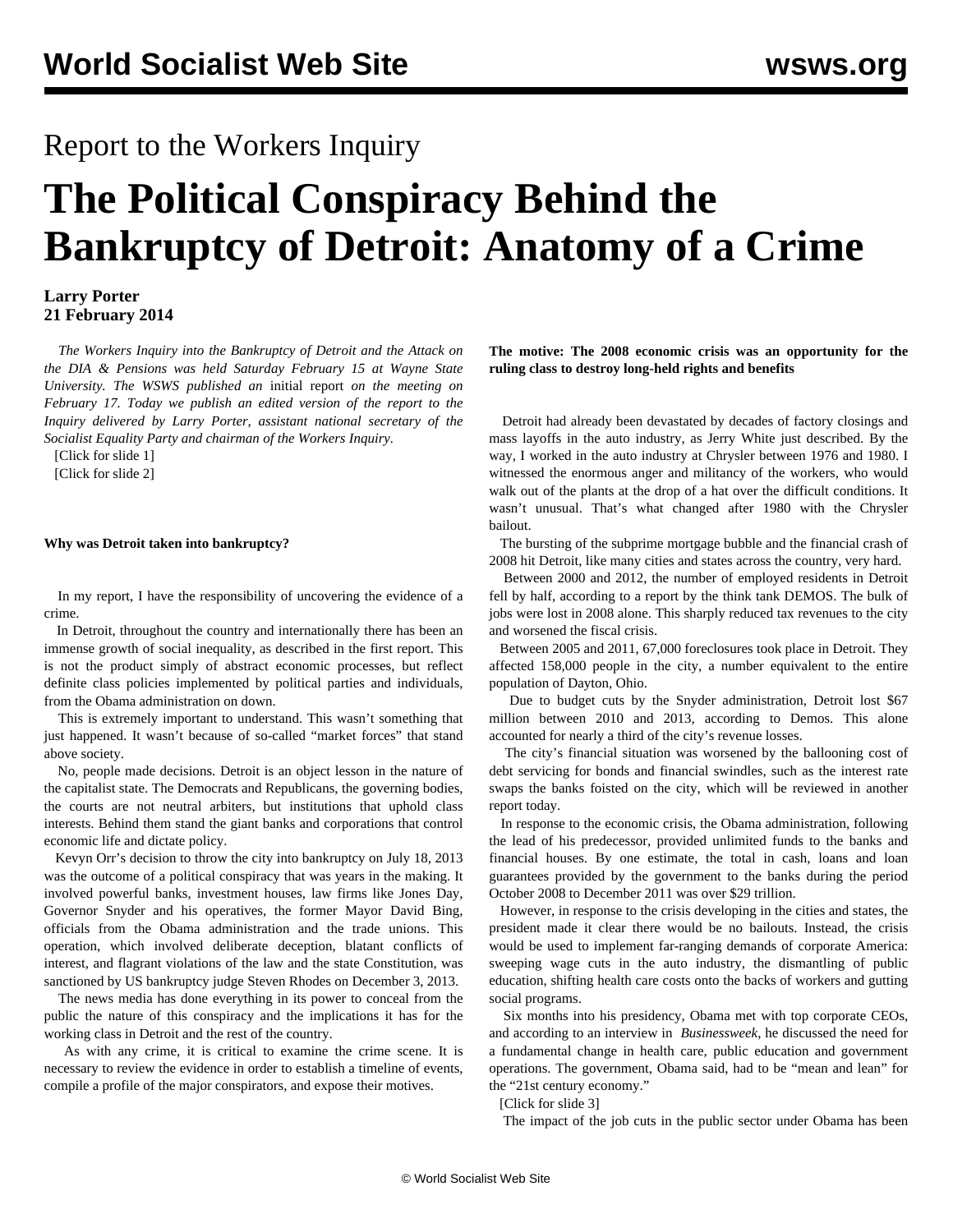devastating. In the first three years of his presidency, public-sector jobs declined by 718,000, largely due to cuts by distressed states and local governments. This is a record number, one about which Obama has boasted, and only the second time in US history that the total number of public-sector jobs has fallen under an administration. The first was under Reagan.

 Education under Obama has been especially hard hit, with more than 330,000 teachers and other public school employees losing their jobs. School districts have shut 4,000 public schools and the number of students enrolled in charter schools has more than doubled.

#### **The** *State Budget Crisis Task Force* **investigation**

 Very early on, the president's top economic advisors, including former Federal Reserve Chairman Paul Volcker, began to home in on public employee pensions as the next target. Volcker had overseen the devastating assault on industrial workers in the 1980s. Towards the end of the Carter administration, Volcker raised interest rates to 20 percent in order to precipitate a wave of layoffs and use mass unemployment to crush the resistance of workers to the destruction of their wages, benefits and other social rights.

 He became co-chair of the [State Budget Crisis Task Force](http://www.statebudgetcrisis.org/wpcms/), which issued a report in July 2012 noting that while company-paid pensions for privatesector workers had virtually disappeared—among private-sector workers, only 18 percent have defined benefit pensions—while the vast majority of public employees, 78 percent, were still covered by pension benefits.

[\[Click for slide 4](workspace://SpacesStore/59473f9b-88fe-4248-9fbd-f2a9da1dde91)]

 The panel was co-chaired by Richard Ravitch, another leading Democrat and former lieutenant governor of New York, who played a significant role in the New York City "bailout" of 1975-76, which slashed jobs and social services. Ravitch and Volcker were joined by a host of highly connected political operatives who served under the Reagan, Bush and Clinton administrations.

[\[Click for slide 5](workspace://SpacesStore/901f8507-4cd5-4429-acce-e499b4f6197c)]

 The 2012 report complained that, "In 43 states, pension statutes are deemed by constitution, explicit statutory language, or implication to have created a binding legally enforceable contract between employer and employee." By being defined as a contract, the report continued, pensions enjoy "protection under Article One, Section Ten of the US Constitution, which provides that no state may pass any law that diminishes or impairs a contract."

 In other words, the Obama-backed task force was complaining that public employee pensions enjoyed federal and state constitutional protections.

#### **A solution: Bankruptcy as a means of slashing pensions**

 Enter Jones Day, an international law firm that specializes in bankruptcy and counts among its clients Bank of America, UBS and other powerful financial interests. Having cut its teeth in a series of corporate bankruptcies that stripped workers of their pensions, the firm's partners began writing a number of papers and articles outlining how the Chapter 9 municipal bankruptcy law could be used to override constitutional protections for public employee pensions.

 In one, titled, ["An Overview of Chapter 9 of the Bankruptcy Code:](http://www.jonesday.com/an-overview-of-chapter-9-of-the-bankruptcy-code-municipal-debt-adjustments-08-15-2010/) [Municipal Debt Adjustments,](http://www.jonesday.com/an-overview-of-chapter-9-of-the-bankruptcy-code-municipal-debt-adjustments-08-15-2010/)" from August 23, 2010, the authors claimed, "current and future pension liability constitutes one of the largest problems facing municipalities. Considered to be virtually untouchable in states that treat pension benefits as 'vested rights' (and therefore not subject to unilateral amendment or termination based upon various Constitutional concerns), most efforts to reduce or modify these obligations *outside of chapter 9* end in failure or, at best, with minute changes. *The question remains, however, whether chapter 9 provides an opportunity to expand the circumstances under which the pension liability problems can be addressed* ." (Emphasis added).

[\[Click for slide 6](workspace://SpacesStore/ea267f90-3f87-42e2-ab5e-f70cda1233ab)]

 In March 2011, in another article by Jones Day attorneys, titled "Pensions and Chapter 9: Can Municipalities Use Bankruptcy to Solve Their Pension Woes?" and published in the *Emory Bankruptcy Journal*, the authors were more explicit. Two attorneys from the Atlanta office of Jones Day wrote: "The purpose of this Article is to identify certain tools and strategies offered by chapter 9 and to consider whether, individually or in unison, they may offer a real, workable solution to the overwhelming and seemingly unassailable pension obligations of many municipal debtors."

 This article addressed the estimated \$1-4 trillion in unfunded pension obligations owed to municipal workers throughout the US, which the ruling class wanted channeled into their own bank accounts.

 Thus, Jones Day outlined its strategy to use the bankruptcy courts to gut pensions three years before Detroit was thrown into bankruptcy. From the time of his inauguration as governor of Michigan in January 2011, Republican Rick Snyder, a multimillionaire and former venture capitalist, would follow the Jones Day blueprint almost to a T.

#### **The appointment of a financial manager**

 Thus, we have a clear motive for the bankruptcy: to use the courts to tear up pension obligations that are otherwise protected by the state constitution. There were, of course, other aims. The attack on health care, cuts in city jobs, the privatization of city services, the "revitalization" of downtown Detroit, according to plans drawn up by billionaires like Dan Gilbert and Mike Ilitch. However, pension cuts were a very important target of this plan.

 Another critical tool in the arsenal of the government was the state's antidemocratic emergency manager law. This will be reviewed in greater detail in a report to be given by Tom Carter, our legal expert. Suffice it to say that Michigan has been at the forefront of passing laws that allow for the appointment of unelected "managers," who are given virtually unlimited powers to tear up contracts and impose the demands of the banks. Armed with this law, which was initiated by his Democratic predecessors, Snyder would work closely with Jones Day to appoint one of its own law partners—bankruptcy specialist Kevyn Orr—as the emergency manager of Detroit to shepherd the city into bankruptcy.

#### **The timeline of the crime**

 Here, I have to ask you to bear with me to review a timeline that has a lot of detail. There is so much material that has come to light as a result of the bankruptcy trial. The media has refused to highlight the most important information or to "connect the dots" and indict those responsible. In order to do so, we have had to wade through an enormous amount of information and put together what we believe to be the most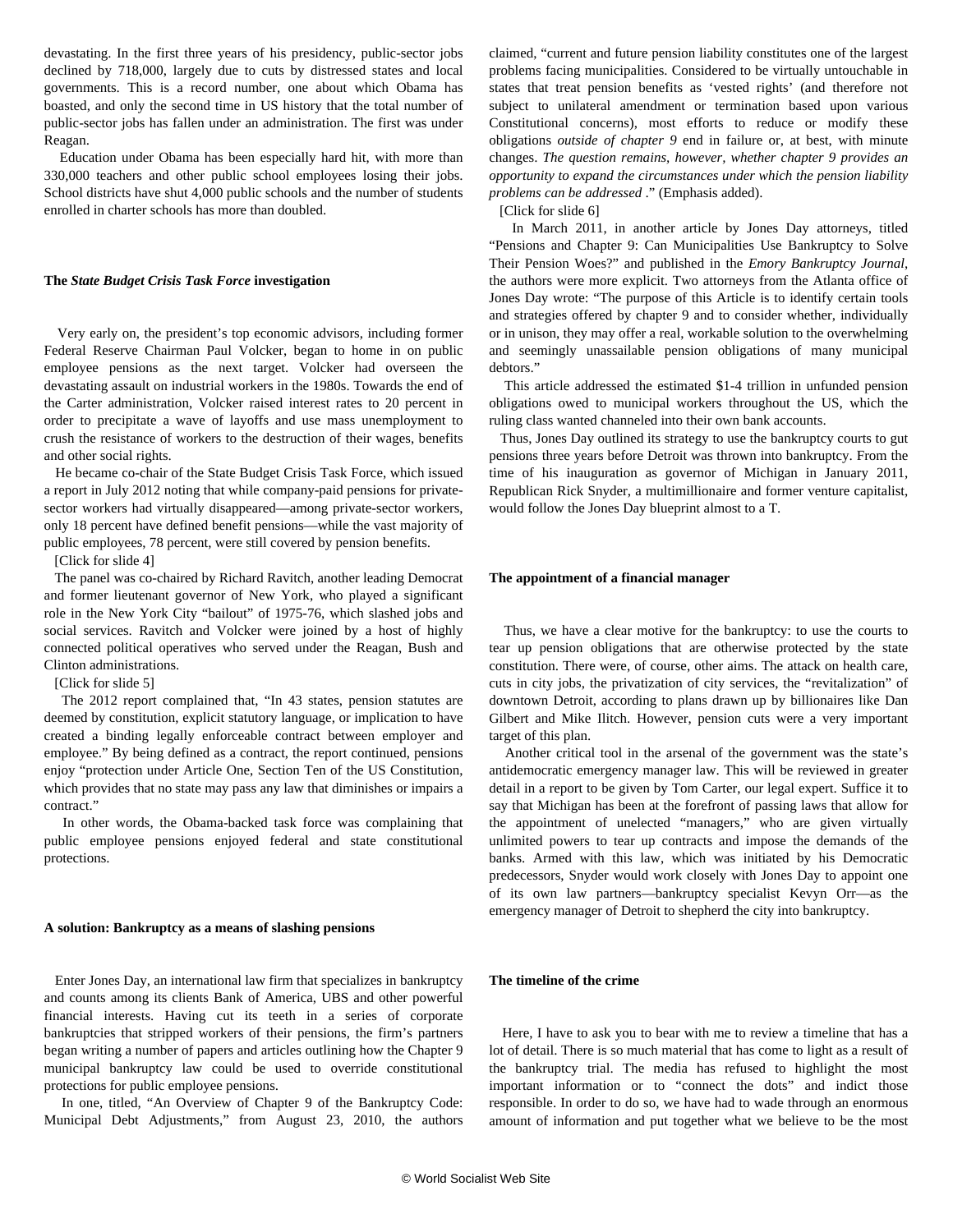essential facts and a general timeline of how this conspiracy unfolded.

[\[Click for slide 7\]](workspace://SpacesStore/0e50701f-3b5e-4766-9e04-acc9329c1326) The Democratic Party, the unions and their supporters claim the new emergency manager law used by Snyder was solely a Republican plot. In fact, Andy Dillon, the former Democratic speaker of the state House of Representatives, whom Snyder appointed as state treasurer, helped formulate Public Act 4—which replaced PA 72—from its inception. In his [deposition](http://www.detroitnews.com/article/20131011/SPECIAL01/131011003) in the bankruptcy trial, Dillon revealed that he had a hand in drafting the new law during discussions in the transition period between **November 2010 and January 2011**, when Snyder took office.

 "We understood that PA 72 had some limitations, so there was a few folks during the transition looking at what you could do to Public Act 72 to improve it make it a better tool for the state… So my involvement was on the front end at high level thematic direction."

 In **January 2011**, Snyder was inaugurated as governor. As you will see, Snyder and Dillon, both former venture capitalists, would use the new law to throw Detroit into bankruptcy.

 In **March 2011**, as stated earlier, Jones Day writes an article showing that Chapter 9 can be used to attack pensions benefits.

[\[Click for slide 8](workspace://SpacesStore/d17a2da2-e7bf-4fa6-a1ce-11131cdf085e)]

 On **March 16, 2011**, Snyder signed [Public Act 4](/en/articles/2011/05/bent-m02.html), which gives an emergency manager the power to tear up contracts and run a city as a financial dictator. While Michigan already had nine emergency managers overseeing four cities and five school districts, the old law was seen to be inadequate. Almost immediately, threats began to be issued that an emergency manager would be appointed for the state's largest city, Detroit, unless city workers accepted massive concessions.

 There are reports that during this time, then-Detroit Mayor David Bing, another millionaire and former CEO of Bing Steel, began holding secret meetings with Snyder and offered himself as a candidate for [emergency](http://www.mlive.com/news/detroit/index.ssf/2011/12/report_detroit_city_council_qu.html) [manager](http://www.mlive.com/news/detroit/index.ssf/2011/12/report_detroit_city_council_qu.html).

 In **December 2011**, Snyder and Dillon ordered a review of Detroit's finances, warning that the city was running out of cash and had to make drastic cuts.

### **2012**

 In the beginning of **January 2012**, opponents of the emergency manager law began a campaign to collect signatures to overturn PA 4 in a statewide referendum.

 In **March 2012**, investment banker Kenneth Buckfire—the founder of the investment and restructuring firm Miller Buckfire—was hired by the state to review Detroit's finances. Buckfire invited Jones Day to join the team.

 Jones Day attorneys later admitted that they positioned themselves to play a major role in the state's restructuring and bankruptcy hearings involving Detroit. During the Detroit bankruptcy eligibility trial last fall, a letter was submitted showing that Corrine Ball, a leading figure at Jones Day, told fellow Jones Day attorney Jeffrey Ellman that the firm had provided 1,000 hours of free service to position itself for bankruptcy.

 According to testimony by Kenneth Buckfire at the trial, in **March 2012** state officials and Jones Day attorneys began discussing filing for Detroit bankruptcy before a possible referendum on the emergency manager law. (See: ["Buckfire: State, Jones Day firm discussed likely Detroit bankruptcy](http://www.freep.com/article/20131025/NEWS01/310250032/detroit-bankruptcy-trial) [as early as March 2012,"](http://www.freep.com/article/20131025/NEWS01/310250032/detroit-bankruptcy-trial)).

[\[Click for slide 9](workspace://SpacesStore/f084ab06-5b1d-4492-ba28-fab2b6f25fdf)]

 On **April 4, 2012**, following threats to impose an emergency manager, the Detroit City Council accepted a "consent agreement," written by Jones Day attorneys, which imposed deep cuts and reduced the city workforce by 25 percent in 2012 alone. As then-City Council President Charles Pugh told me at a hearing in March 2013, "The cuts were draconian. We put on the hat of the emergency manager ourselves."

 However, this was not enough. Snyder and Dillon were determined to throw the city into bankruptcy and did not want an agreement, even if it stole tens of millions of dollars from city workers.

 In **August 2012**, the Michigan Supreme Court put the referendum on PA 4 on the November ballot. Opponents of the law submitted 226,000 signatures, well above the requirement of 161,000. The ruling took place after Republican opponents attempted to keep the measure off the ballot by using various technicalities, including the charge that the wording on the petition was printed in the wrong font size.

 Concerned that the law would be overturned, officials from the state Treasury Department began drafting a replacement months before the referendum, according to a court motion filed by the Retired Detroit Police Members Association. The new legislation had two spending provisions attached to it, which Jones Day attorneys concluded would "immunize" it in the future from the state Constitution's referendum provision.

 In **October or November 2012**, Snyder's shadowy chief advisor, Richard Baird, secretly began the search for an emergency manager for Detroit.

[\[Click for slide 10\]](workspace://SpacesStore/54fd1dfa-71a2-4972-ab21-93fcd87f2ff6)

 On **November 6, 2012**, the emergency manager law was decisively defeated, with over [2.3 million people in the state voting to repeal the law](http://miboecfr.nictusa.com/election/results/12GEN/90000001.html). The opposition was widespread throughout the state, with 73 out of 82 counties, or 89 percent of the counties in Michigan, voting to overturn the law.

 The vote exploded the lie, heavily promoted by the black political elite in Detroit and their pseudo-left supporters, that the issue was "black Detroit vs. the white suburbs." In reality, opposition was deeply felt by workers of all races, who sensed the danger to their democratic rights from this dictatorial measure.

 On **December 26, 2012**, seven weeks after the old law was defeated, Governor Snyder signed the redrafted bill, Public Act 436, into law. It was virtually identical to the old one, but was now referendum-proof.

#### **2013: The fix is in!**

 With the new law set to take effect in March, there was no question that the fix was in to take Detroit into bankruptcy. Things began to heat up very quickly in the year 2013.

 In **January 2013**, Jones Day offered its "pitch book" to Detroit and to state representatives to win the job of "restructuring counsel" for the city. The document outlined the "advantages" to be gained from the imposition of an emergency manager and the filing of Chapter 9 bankruptcy, citing a reduction in accrued pension benefits as one of the main goals.

 [[Click for slides 11](workspace://SpacesStore/d6bc7132-be4c-4417-9786-391eeb956e0f) [and 12\]](workspace://SpacesStore/1f7ae7e2-f2fc-47a3-aa49-d6dde12598fd) **January 2013** emails show that Snyder's office and Bing discussed hiring Orr. An African American and a Democrat with close connections to Obama, the Jones Day lawyer had proven his ruthlessness as a lawyer representing Chrysler during the 2009 bankruptcy, when the Detroit auto maker wiped out tens of thousands of jobs and slashed wages and benefits.

 In a **January 31** email, Dan Moss of Jones Day wrote to Orr: "It seems that the ideal scenario *would be that Snyder and Bing both agree that the best option is simply to go through an orderly Chapter 9* ." [Emphasis added].

[\[Click for slide 13\]](workspace://SpacesStore/aa832f2a-b0c3-404d-a7d8-f19393082e05)

 Also on **January 31**, [Orr wrote](http://www.freep.com/assets/freep/pdf/C4208919722.JPG) an email to Jones Day law partner Corrine Ball saying, "Michigan's new EM law is a clear end-around the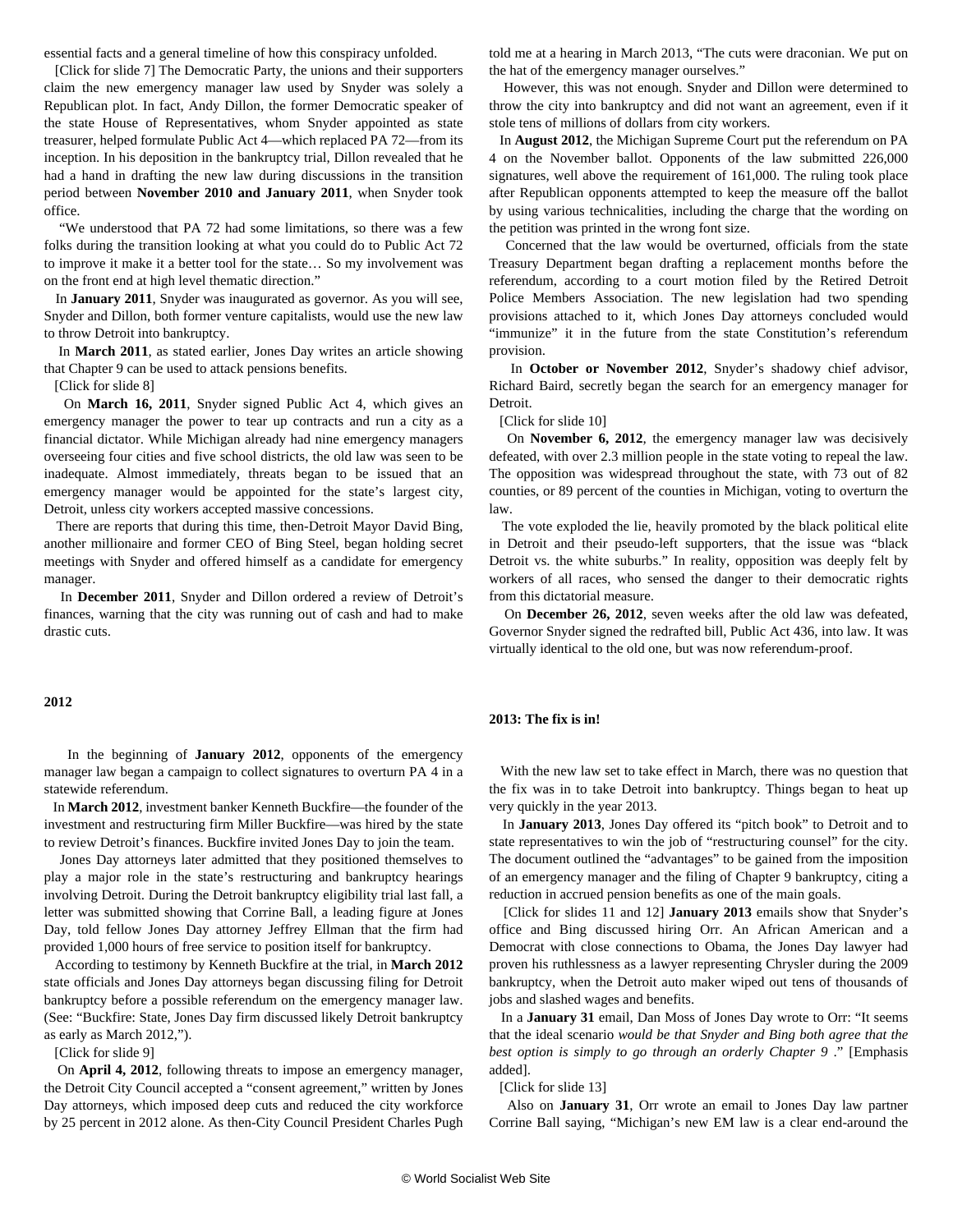prior initiative that was rejected by the voters in November." He added in another email that the new emergency manager law was "essentially a redo of the prior rejected law and appears to merely adopt the conditions necessary for a Chapter 9 filing."

 Jones Day lawyers were writing at this time as if the selection of Orr for emergency manager was a done deal. This was taking place as Snyder was making public statements that he had not chosen an emergency manager and was considering a number of options to avoid bankruptcy for Detroit, which he presented as a "last resort." **February 20** emails between Baird and Orr were exchanged concerning the drawing up of an agreement with Mayor Bing called a " [Summary Partnership](http://www.detroitmi.gov/Portals/0/docs/EM/Depositions/Mayor%20Dave%20Bing%20%2010-14-2013.miniprint.pdf)," to back the takeover of the city by an emergency manager. The selection of Orr was also discussed.

 In exchange for his political support, Bing wanted Orr to retain the mayor's executive team and their salaries and continue the corporatebacked plan to "downsize" the city and shut off services to impoverished areas. Bing, who had been a corporate director of DTE Energy before becoming mayor, also wanted Orr to complete the handover of the city's public lighting system to the giant utility company.

 A **February 22** email sent [to Orr from Richard Baird,](http://docfiles.justia.com/detroit-documents/1235.pdf) Snyder's advisor, acknowledged that Orr was "already behaving as an agent of the state."

 On **February 25**, based on a request from Baird, who would not have done this without Snyder's approval, Bing flew to Washington, DC for a secret meeting with Orr.

 On **March 1**, Snyder announced that [Detroit was in a state of](/en/articles/2013/03/02/snyd-m02.html) [emergency,](/en/articles/2013/03/02/snyd-m02.html) paving the way for the appointment of an emergency manager.

 On **March 8,** Bing's office selected Jones Day as restructuring counsel. This was a blatant conflict of interest. Jones Day had written the book on taking cities into bankruptcy; it had worked closely with the state and one of its top lawyers was being primed to become Detroit's emergency manager. Despite this, Bing insisted that the city hire the law firm and award it a multimillion-dollar contract to "represent" the people of Detroit.

 On **March 14,** Snyder announced that he had chosen Orr as emergency manager for Detroit.

[\[Click for slide 14\]](workspace://SpacesStore/886e196a-8a06-4529-adf9-2289881fc48a)

 With Snyder and Bing at his side, Orr made it clear he was good in bankruptcy court, declaring: "I have restructured anything as varied as horse farms to airlines to multi-billion-dollar financial conglomerates. These things are very painful. One thing everybody needs to know, chapter 9 bankruptcy is weighted toward municipalities. I don't want to pull that plug unless I have to."

 He also suggested that he could do things that were not allowed in the Detroit City Charter. Adopted by the city's voters, it placed restrictions on the privatization of essential services and the sell-off of public lighting and other assets. "I have looked at the City Charter," he said. "I do recognize some of the impediments."

 In **April,** using inflated estimates, Orr announced that the crisis in Detroit was due to "legacy costs" related to retiree pension and health care benefits. The majority of Detroit's 23,500 pensioners earn a poverty income of \$19,000 a year. Firefighters, who do not receive Social Security, receive \$30,000 a year.

 On **June 10**, Orr spoke at a public meeting at Wayne State University in Detroit. When asked if pensions would be cut, he lied, saying they were "sacrosanct." When he was later asked by the judge to explain this statement, Orr said he "wasn't attempting to mislead anyone." Even the judge protested, saying "What would you say to the woman now?" Orr responded, "I would say your rights are in bankruptcy now."

[\[Click for slide 15\]](workspace://SpacesStore/0bbd22ad-6c5c-45e5-a59e-038053e25c0e)

 In a **July 10** email concerning an earlier draft of Orr's planned bankruptcy filing, Dillon told Orr it "looks premeditated," and argued that the state needed a better cover before Orr filed. "I don't think we are making the case why we are giving up so soon to reach an out-of-court settlement," [Dillon wrote.](http://www.freep.com/article/20131105/NEWS01/311050046/Detroit-Chapter-9-bankruptcy-eligibility-trial-Andy-Dillon-Rich-Baird) He advised Orr to "say facts got worse as we dug into the numbers… We don't even say they rejected the city's proposal. I think we may want a take it or leave it demand before we pull this trigger. I agree with the recommendation but I don't think we made the case."

 In other words, a more convincing pseudo-legal fig leaf had to be created to conceal the conspiracy to throw Detroit into bankruptcy.

[\[Click for slide 16\]](workspace://SpacesStore/496e4319-9cc9-4eef-b2bc-590911d23111)

 On **July 18**, Orr, with the approval of Snyder, filed for bankruptcy. Our legal expert will review the controversial timing and circumstances of the filing. Suffice it to say that it was carried out in the illicit manner of the whole operation. A lawyer from Snyder's office called a lawyer for a union, which was filing a motion in state court against the emergency manager law, and asked him to delay the filing. In the meantime, Orr's legal team rushed to file the bankruptcy papers in federal court, thus putting on hold the state case.

 Later in the summer, Orr hired Christie's Auction House to begin the appraisal of the priceless collection at the city-owned Detroit Institute of Arts.

 On **October 23**, the bankruptcy trial began. The Obama administration's Justice Department filed a motion supporting the bankruptcy and opposing the constitutional challenges by retirees.

[\[Click for slide 17\]](workspace://SpacesStore/8369fb40-659d-4aeb-84c1-51484028dd93)

 On **December 3**, US Federal Court Judge Steven Rhodes ruled that Detroit was eligible for bankruptcy. He explicitly upheld the emergency manager law and, in a ruling that set a national precedent, he declared that state constitutions do not protect pensions from "impairment" by a federal bankruptcy court.

 This timeline has exposed the long-planned operation to drive the city into bankruptcy and carry out a preconceived agenda, supported by both big business parties.

 In his court ruling, Judge Rhodes was forced to acknowledge the compelling evidence of a political conspiracy. Rhodes referred to the "narrative" of those who opposed the bankruptcy. According to this narrative, which Rhodes made clear he did not ascribe to:

 "The bankruptcy was the intended consequence of a years-long, strategic plan.

 "Its genesis was hatched in a law review article that two Jones Day attorneys wrote.

 "The plan was executed by the top officials of the State of Michigan, including Governor Snyder and others in his administration, assisted by the state's legal and financial consultants—the Jones Day law firm and the Miller Buckfire investment banking firm.

 "The goals of the plan also included lining the professionals' pockets while extending the power of state government at the expense of the people of Detroit.

 "The plan also saw the value in enticing a bankruptcy attorney to become the emergency manager, even though he did not have the qualifications required by PA 436.

 "Another important part of the plan was for the state government to starve the City of cash by reducing its revenue sharing, by refusing to pay the City millions of promised dollars, and by imposing on the City the heavy financial burden of expensive professionals.

 "The penultimate moment that represented the successful culmination of the plan was the bankruptcy filing. It was accomplished in secrecy and a day before the planned date, in order to thwart the creditors who were, at that very moment, in a state court pursuing their available state law remedies to protect their constitutional pension rights."

This is exactly what happened.

 Of course, this did not alter Rhodes's decision that the city had filed in "good faith." In making this decision, Rhodes merely affirmed that he was